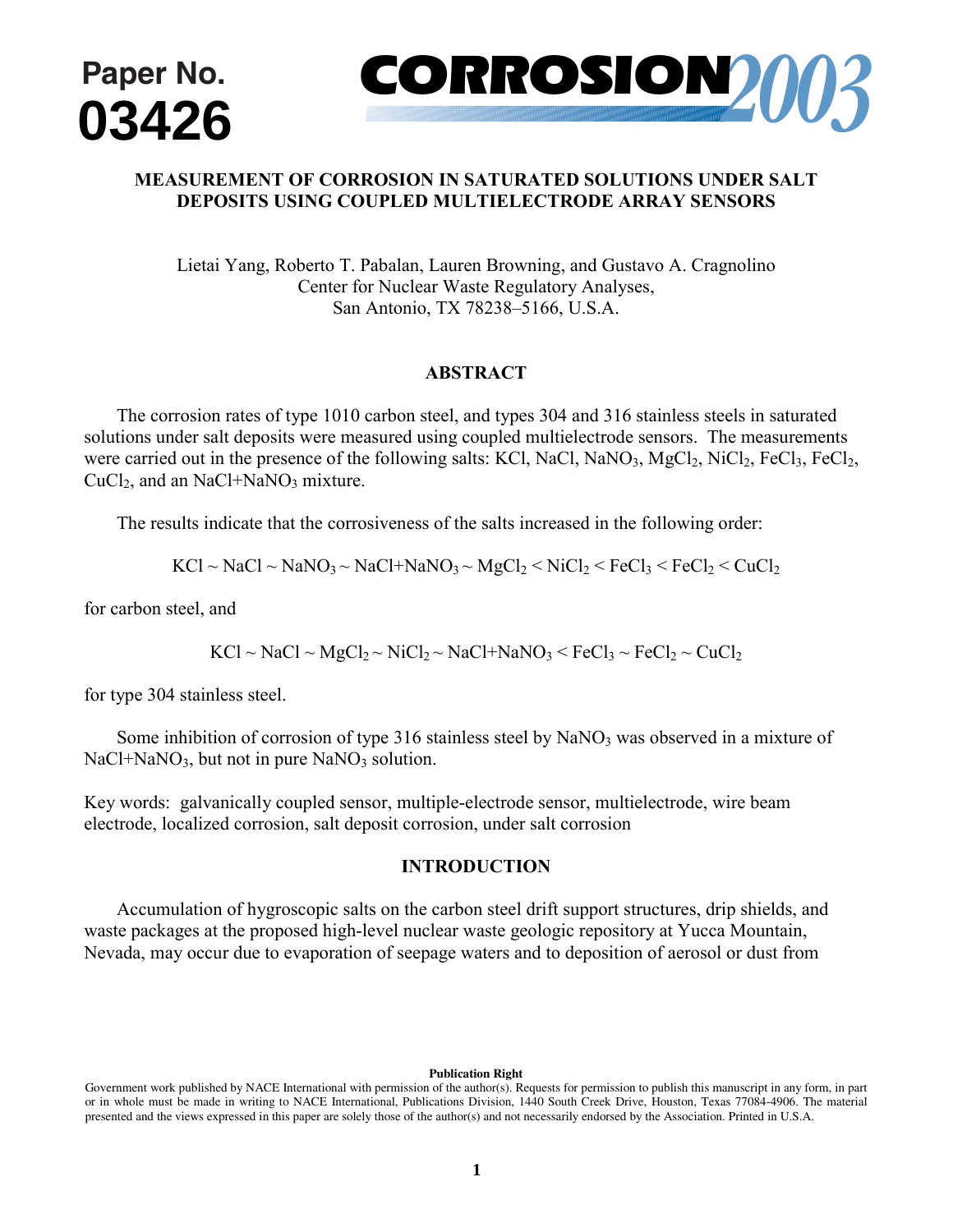ventilation  $\arctan^{-1-3}$ . These hygroscopic salts could sorb moisture from the atmosphere and form brine solutions, which potentially could cause aqueous corrosion of the metals. In addition, the corrosion process could form products that, in combination with these salts, have an even lower deliquescence point that could result in aqueous corrosion at lower relative humidities. Numerous measurements of metal corrosion in aqueous solutions have been reported in the literature, but corrosion measurements in saturated solutions under salt deposits have been rather limited.

 In the present work, coupled multielectrode sensors made of carbon and stainless steels were used to measure corrosion rates in saturated solutions under salt deposits. These salts include NaCl, KCl,  $MgCl<sub>2</sub>$ , NiCl<sub>2</sub>, NaNO<sub>3</sub>, FeCl<sub>2</sub>, FeCl<sub>3</sub>, CuCl<sub>2</sub> and an NaCl +NaNO<sub>3</sub> mixture. Among these salts, NaCl, KCl, NaNO<sub>3</sub>, and MgCl<sub>2</sub> are likely to form by evaporation of groundwater at Yucca Mountain.<sup>1,2</sup> FeCl<sub>2</sub>,  $FeCl<sub>3</sub>$  and NiCl<sub>2</sub> may be produced by corrosion of the carbon steel and nickel base alloys used in the drift supports or in the waste package containers in the presence of chlorides.<sup>4,5</sup> Copper is not present in the current design of the engineered repository system, and  $CuCl<sub>2</sub>$  was selected solely for comparison purpose. Carbon steel is the main material studied here because it will be used in the drift support structure for the proposed repository system<sup>7</sup> and its high corrosion rate in the presence of hygroscopic salts may lead to the formation of corrosion products that are more corrosive than the original salts at low relative humidities.<sup>6</sup> For comparison, many of the measurements also were conducted using sensors made of type 304 and type 316 stainless steels.

## **EXPERIMENTAL**

 A drawing of a typical multielectrode sensor used in the experiments is shown in Figure 1. The operating principle and the high-resolution current-measuring system for the coupled electrodes have been described elsewhere.<sup>8-10</sup> In Figure 1, the sensing electrodes are coupled to simulate one piece of a metal and the currents that flow from the anodes (or more anodic electrodes) to the cathodes (or less anodic electrodes) are measured as the corrosion signal. The sensing electrodes of the sensors were made of type 1010 carbon steel (UNS G10100) and types 304 and 316 stainless steels (UNS S30400 and UNS S31600). Each sensor has nine sensing electrodes (of which eight were used in the experiments and one was a spare) cut from 1-mm [0.039 in] diameter wires. The chemical compositions of the carbon steel and the stainless steel wires are listed in Table 1. A total of four carbon steel, four type 304 stainless steel and one type 316 stainless steel sensors were used in this study. The carbon steel and type 304 stainless electrodes were coated with two types of materials (fluoropolymer or epoxy) before being cast in the bulk epoxy. Before each test, the sensing surface of the sensors (the tip of the sensor) were polished with 600-grit paper and cleaned with acetone.

 The sensors were inserted through a rubber plug into inverted glass flasks containing the hydrated salts (Figure 2). A small amount of de-ionized water (18 Mohm-cm [7.1 Mohm-in] resistivity) was added to the flask so that the surface of the sensor was fully covered by the saturated solution. The experiments were conducted at room temperature (about 24 °C). The following reagent grade salts were used: KCl, NaCl, NaNO<sub>3</sub>, MgCl<sub>2</sub>·6H<sub>2</sub>O, NiCl<sub>2</sub>·6H<sub>2</sub>O, FeCl<sub>3</sub>·6H<sub>2</sub>O, FeCl<sub>2</sub>·4H<sub>2</sub>O, CuCl<sub>2</sub>·2H<sub>2</sub>O, and an NaCl+NaNO<sub>3</sub> mixture. The NaCl+NaNO<sub>3</sub> mixture was prepared by boiling a solution containing 0.61 mol of NaCl,  $1.2$  mol of NaNO<sub>3</sub>, and  $100$  mL [3.4 fluid ounce] of water until a small amount of free water is left at the bottom.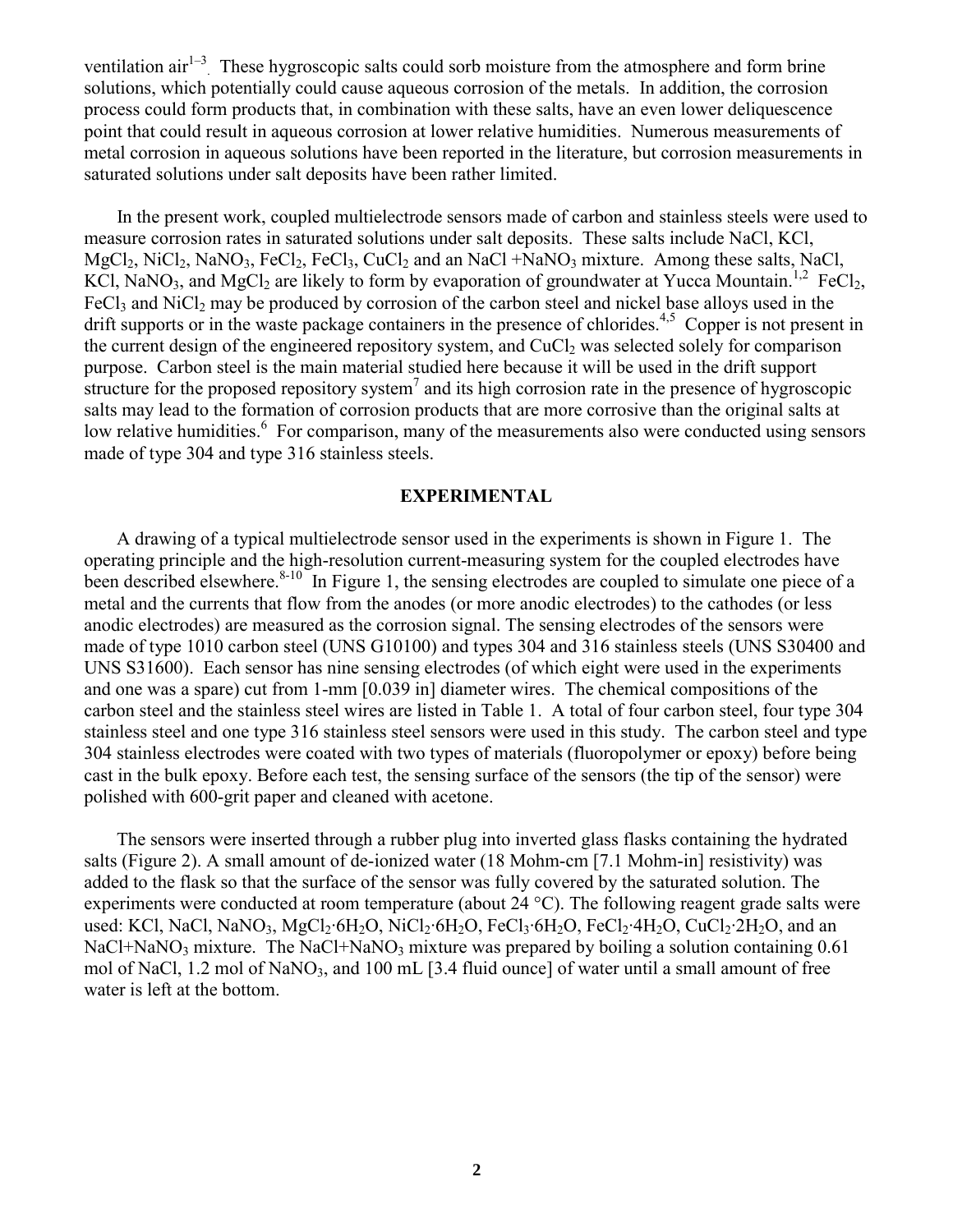## **RESULTS**

 Figure 3 shows the typical coupling currents from a carbon steel sensor exposed to a wet deposit of NaCl salt during the initial 70 hours of exposure. The anodic coupling current represents the electron flow from a corroding electrode to one or more nearby cathodic electrode(s), and corresponds to the current due to nonuniform corrosion. The highest anodic current can be used to estimate the nonuniform corrosion rate. Microscopic examination of the sensors after the tests indicated that corrosion was nonuniform. As discussed in an earlier paper<sup>8</sup>, the current from the most anodic electrode can be approximated by using values derived from statistic parameters, such as the 95<sup>th</sup> percentile or standard deviation of the currents simultaneously measured from the different electrodes. These derived values can be used to estimate the maximum penetration rate due to nonuniform corrosion. The standard deviation derived from the eight measured currents is also plotted in Figure 3. As shown in this figure, the standard deviation adequately represents the highest anodic current. In most of the measurements in this study, as well as in our previous work,  $8.9$  the highest anodic current is usually 2 to 4 times the standard deviation.

 Figures 4 and 5 show typical plots of the corrosion current densities, represented by 3 times the standard deviation, versus time in the presence of different salts for the carbon and stainless steel sensors. In general, the corrosion current densities are higher during the initial 10 hours of exposure, decaying gradually with increasing time. The high values observed during the initial 10 hours can be attributed to the higher reactivity of the freshly polished electrodes. In addition, the formation and growth of corrosion products on the anodic electrodes during the corrosion process may also cause the decay of the current because they act as a diffusion layer for the reactants and products associated with the corrosion reaction. There were also cases where the coupling current was initially low and increased with time (e.g., the behavior of type 316 stainless steel with KCl and 304 stainless steel with  $NiCl<sub>2</sub>$ shown in Figure 5). These cases may represent situations where the formation of corrosion products enhanced the corrosiveness of the saturated solutions in equilibrium with the solid salt that is in contact with the corroding electrode.

 Figure 5 also shows that some of the measured current densities undergo large fluctuations with time even after the initial 10 hours (e.g., close to one order of magnitude for type 304 stainless steel sensor in the presence of KCl). This behavior may be attributed to the initiation/repassivation processes and the formation of corrosion products on the metal surface that alter the reactive surface area<sup>11</sup>or act as a mass transfer barrier.

 Figure 6 shows the corrosion current densities (based on 3 times the standard deviation of the current densities from individual electrodes) from four carbon steel sensors in the presence of different salts. The corrosion current density values and the sensors used for each measurement are listed in Table 2. The data in Figure 6 and Table 2 are values averaged over time after the initial 10-hour period. For repeated tests using the same salts (albeit different sensors), the reproducibility was found to be within  $\pm 0.3$  in the logarithm scale. No appreciable difference was noted in the results obtained using sensors fabricated with different coating materials.

 Figures 7 and 8 show the corrosion current densities (based on 3 times the average values of the standard deviation obtained after 10 hours of exposure) from type 304 and type 316 stainless steel sensors, respectively. Four different sensors were used to obtain the values in Figure 7, whereas only one was used for the data in Figure 8. The various type 304 stainless steel sensors and the values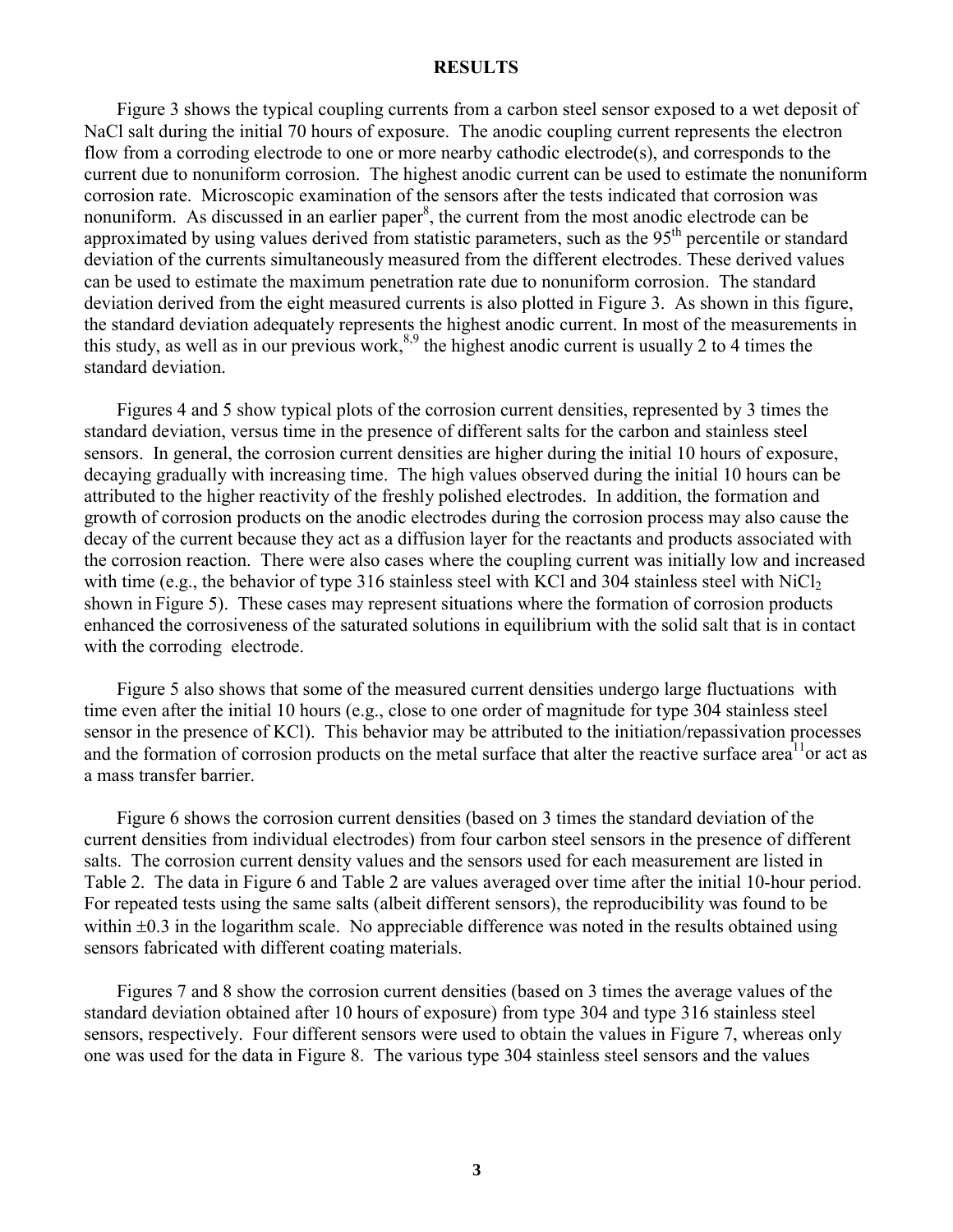measured in the presence of different salt deposits are listed in Table 3. No effect of coating materials on the measured current densities was noted.

 It was observed that the sensing surface recessed from the epoxy surface for all the electrodes exposed to CuCl<sub>2</sub> and for some electrodes exposed to FeCl<sub>3</sub>. In the case of CuCl<sub>2</sub>, the deepest and shallowest recesses measured with a micrometer were approximately 1.1 and 0.2 mm [0.043 and 0.0079 in] respectively, after 72 hours of exposure. The shallowest recess was observed on the cathode and is inferred to be caused by general corrosion because there were no net electron flows out of the cathode to the neighboring anodes. The average nonuniform corrosion current density during the 72-hour period is about 0.009 A/cm<sup>2</sup> [0.058 A/in<sup>2</sup>], which corresponds to a depth change of 0.8 mm [0.031 in]  ${97 \text{ mm}}$ /year at 0.009 A/cm<sup>2</sup> [0.058 A/in<sup>2</sup>] for carbon steel<sup>12</sup>}. Assuming that the electrode with the deepest recess was also subjected to the same degree of general corrosion {0.2 mm [0.0079 in]}, the calculated depth is close to the measured depth resulting from nonuniform corrosion {1.1 mm [0.043 in] minus 0.2 mm  $[0.0079$  in] equals 0.9 mm  $[0.035$  in]. In the case of FeCl<sub>3</sub>, the deepest recess after 48 hours of exposure was less than 0.1 mm [0.0039 in] (the detection limit of the method). This observation is also consistent with the calculated depth of 0.044 mm [0.001 in] based on the measured nonuniform corrosion current density (about  $7 \times 10^{-4}$  A/cm<sup>2</sup> [4.5  $\times 10^{-3}$  A/in<sup>2</sup>] during the 48 hours of exposure).

### **DISCUSSION**

### **Corrosiveness of Salt Deposits for Carbon Steel**

 As shown in Figure 5, the measured nonuniform corrosion current density fluctuates considerably with time. Meaningful comparison of corrosiveness of the salt deposits can only be made if the corrosion data are obtained over a long time period. In addition, nonuniform corrosion may be due to the microstructure or composition differences on the metal surface or to differences in the chemical composition of the environment in contact with the metal surface. Therefore, corrosion rates may vary significantly from one location to another (on a microscopic scale). In the extreme case of pitting corrosion, for example, the pit growth rate usually varies considerably from one location to another, giving rise to a distribution of pit depths. As the multielectrode sensors in the present experiment were limited to eight electrodes, each sensor could only simulate a maximum of seven pits (at least one of the eight electrodes has to be a cathode). Thus, the deepest pit of the seven sites may not represent the deepest pit on a metal surface on which hundreds or even thousands of pits may be found. Therefore, the true maximum nonuniform corrosion rate or the highest penetration rate on the metal surface can be determined satisfactorily only when the number of electrodes on a sensor is sufficiently large. Thus, corrosion or penetration rates derived from nonuniform corrosion currents measured in short-term experiments (40 to 72 hours) using an 8-electrode sensor should be considered as preliminary estimates.

 Figure 6 shows that the corrosiveness of saturated solutions under the salt deposits on carbon steel increases in the following order:

$$
KCl \sim NaCl \sim NaNO_3 \sim NaCl-NaNO_3 \sim MgCl_2 \le NiCl_2 \le FeCl_3 \le FeCl_2 \le CuCl_2 \tag{1}
$$

 The corrosion potentials of the carbon steel sensors measured immediately after the tests were – 0.536  $V_{SCE}$  (volt versas saturated calomel electrode) and  $-0.692$   $V_{SCE}$  for NaNO<sub>3</sub> and KCl, respectively. Both values are close to the redox potential of the couple  $Fe/Fe^{2+} (E^{\circ} = -0.68 V_{SCE})$ , indicating that the reaction at the electrode, as expected, is dominated by the corrosion of carbon steel: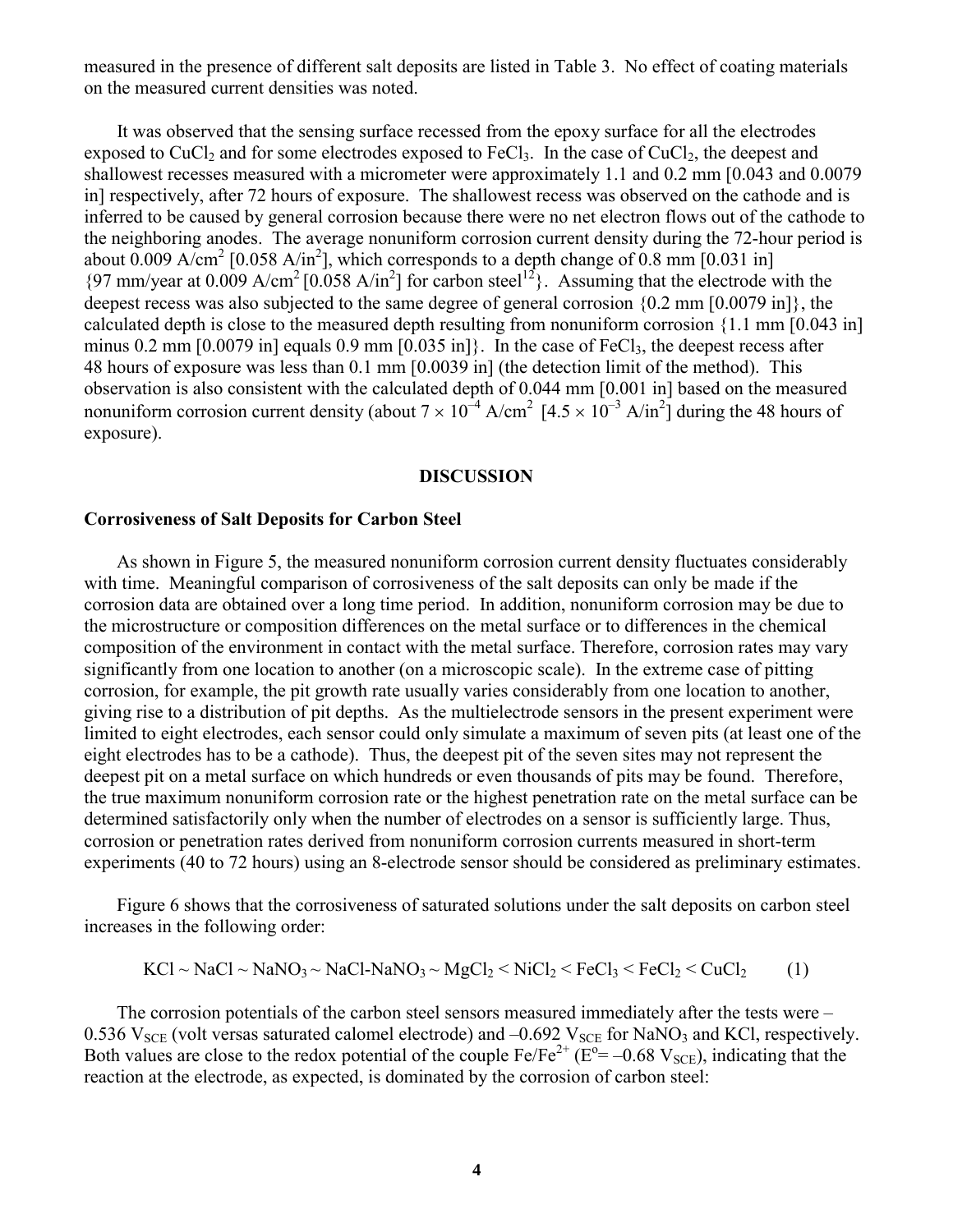$$
Fe = Fe^{2+} + 2e^{-}
$$
 (2)

 In addition, tests repeated using different sensors showed that the nonuniform corrosiveness of the highly oxidizing FeCl<sub>3</sub> is lower than that of FeCl<sub>2</sub>. No explanation can be offered for this observation. The corrosion potentials of the carbon steel sensors measured immediately after the tests were –0.285  $V_{SCE}$  and  $-0.280$   $V_{SCE}$  for FeCl<sub>3</sub> and FeCl<sub>2</sub>, respectively. The two values are close to each other and lie between the redox potentials of the couples  $Fe^{3+}/Fe^{2+}$  ( $E^{\circ}=0.53$  V<sub>SCE</sub>) and  $Fe^{2+}/Fe$  ( $E^{\circ}= -0.68$  V<sub>SCE</sub>). This observation suggests that  $FeCl<sub>3</sub>$  was also present in the  $FeCl<sub>2</sub>$  salt, probably as a result of air oxidation during either storage or measurement, or both. As the corrosion potentials are significantly lower than the redox potential of the couple  $Fe^{3+}/Fe^{2+}$ , the measured anodic current, which is used as the sensor signal, is most likely due to the corrosion of the carbon steel electrode, rather than the oxidation of  $Fe<sup>2+</sup>$ . It should be mentioned that the above analyses do not take into account the presence of oxygen because it is present in all the systems studied. In addition, the rate of the oxygen cathodic reaction is usually low and mass-transfer-controlled near the actively corroding sites. However, in the absence of an oxidizing species, as in the case of NaCl or MgCl<sub>2</sub> salts, the reduction of oxygen would be the only cathodic reaction at the less actively corroding electrode that could support the nonuniform corrosion reaction occurring at the more actively corroding electrode.

The test results obtained using different sensors (Figure 6 and Table 2) show that  $CuCl<sub>2</sub>$  is more corrosive than either FeCl<sub>3</sub> or FeCl<sub>2</sub>. From thermodynamics,  $Fe^{3+}$  is more oxidizing than Cu<sup>2+</sup>  $(Cu^{2+}/Cu^{+}$ : E<sup>o</sup>= -0.088 V<sub>SCE</sub>; Cu<sup>2+</sup>/Cu: E<sup>o</sup>= 0.096 V<sub>SCE</sub>; Cu<sup>+</sup>/Cu: E<sup>o</sup>= 0.28 V<sub>SCE</sub>), and the Fe<sup>3+</sup>salts should be more corrosive. Post-test observation indicated that copper was deposited on the electrodes, mostly on the cathodic electrodes. The copper deposit was loose and could be removed easily using a soft plastic brush. The corrosion potential of the carbon steel sensor measured immediately after the test in CuCl<sub>2</sub> was -0.03 V<sub>SCE</sub>. Although this value is close to the redox potential of Cu<sup>2+</sup>/Cu<sup>+</sup> (E<sup>o</sup>= -0.088  $V<sub>SCE</sub>$ ), the measured anodic current, which is used as the sensor signal, is believed to be mainly contributed by the corrosion of the carbon steel electrode, rather than by the oxidation of  $Cu<sup>+</sup>$ . The redox potential of the Fe<sup>2+</sup>/Fe couple is much lower than that of the  $Cu^{2+}/Cu^{+}$  couple (for Fe<sup>2+</sup>/Fe, E<sup>o</sup>= – 0.68  $\rm V_{\rm SCE}$ ) and the activity of Cu<sup>+</sup> is expected to be much lower than that of Fe<sup>2+</sup>. The reason for the high corrosion rate with  $CuCl<sub>2</sub>$  is not known.

#### **Corrosiveness of Salt Deposits for Stainless Steel**

 As shown in Figure 7, the corrosiveness of the salts for type 304 stainless steel increases in the following order:

$$
KCl \sim NaCl \sim MgCl_2 \sim NiCl_2 \sim NaCl + NaNO_3 \leq FeCl_3 \sim FeCl_2 \sim CuCl_2
$$

The measured corrosiveness of  $NaNO<sub>3</sub> + NaCl$  mixture is comparable to that of the non-oxidizing chlorides. This observation was not expected because NaNO<sub>3</sub> usually is considered as a corrosion inhibitor for stainless steels. $13$ 

The inhibiting effect on the corrosion of type 316 stainless steel by a pure  $NaNO<sub>3</sub>$  solution is not apparent from the data shown in Figure 8. However, there appears to be some corrosion inhibiting effect of NaNO<sub>3</sub> where the solution is a mixture of NaNO<sub>3</sub> + NaCl.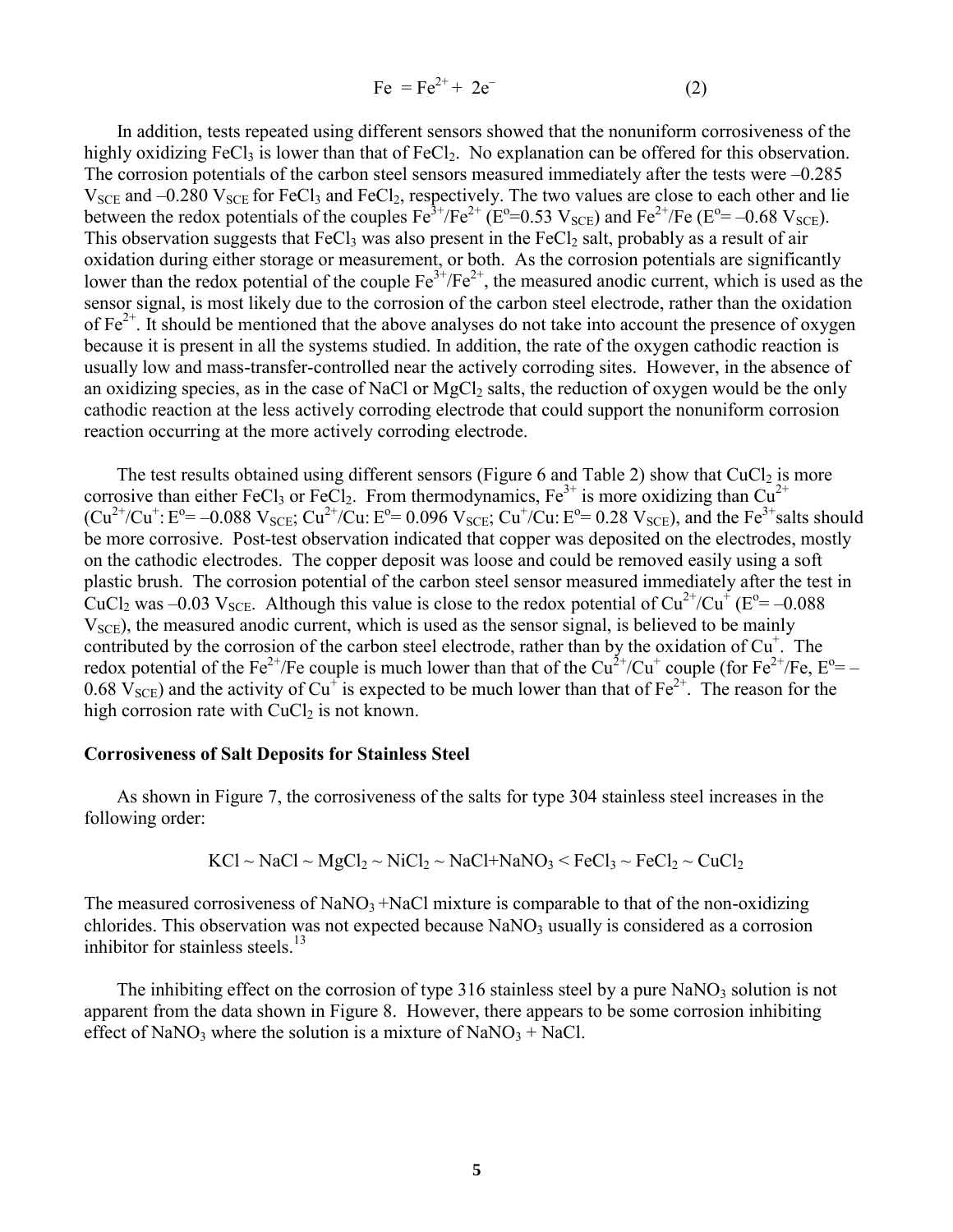The data plotted in Figures 6 through 8 indicate that the nonuniform corrosion currents for the three types of sensors increased in the following order:

Type 316 stainless steel < Type 304 stainless steel < < Type 1010 carbon steel

This order for the stainless steels is consistent with the pitting resistance equivalent numbers of the two types of stainless steels $^{14}$ .

## **CONCLUSIONS**

 The corrosion rates of type 1010 carbon steel and types 304 and 316 stainless steels in saturated solutions under various solid deposits were measured using coupled multielectrode sensors. It was shown that the corrosiveness of the salts increased in the following order:

 $KCl \sim NaCl \sim NaNO_3 \sim NaCl + NaNO_3 \sim MgCl_2 \leq NiCl_2 \leq FeCl_3 \leq FeCl_2 \leq CuCl_2$ 

for carbon steel, and

 $KCl \sim NaCl \sim MgCl_2 \sim NiCl_2 \sim NaCl + NaNO_3 \leq FeCl_3 \sim FeCl_2 \sim CuCl_2$ 

for type 304 stainless steel.

Some inhibition of corrosion of type 316 stainless steel by  $NaNO<sub>3</sub>$  is observed in a mixture of  $NaCl + NaNO<sub>3</sub>$ , but not in pure NaNO<sub>3</sub> solution.

## **ACKNOWLEDGMENTS**

 This paper was prepared to document work performed by the Center for Nuclear Waste Regulatory Analyses (CNWRA) for the U.S. Nuclear Regulatory Commission (NRC), Office of Nuclear Material Safety and Safeguards, Division of Waste Management, under Contract No. NRC–02–97–009. The paper is an independent product of the CNWRA and does not necessarily reflect the views or regulatory position of the NRC. The multielectrode sensors used in this study were fabricated under an internal research and development program funded by the Advisory Committee for Research of the Southwest Research Institute. Technical discussions with D.S. Dunn, C.S. Brossia, and N. Sridhar are gratefully appreciated. The assistance of B. Derby and J. Landry with the experiments are acknowledged.

## **REFERENCES**

- 1. Civilian Radioactive Waste Management System Management and Operating Contractor, "Environment on the Surfaces of the Drip Shield and Waste Package Outer Barrier", Office of Civilian Radioactive Waste Management System, Management and Operating Contractor, Las Vegas, NV, NL–EBS–MD–000001, Revision 00 ICN 01, 2000.
- 2. R. T. Pabalan, L. Yang and L. Browning, "Deliquescence Behavior of Multicomponent Salts: Effects on the Drip Shield and Waste Package Chemical Environment at the Proposed Nuclear Waste Repository at Yucca Mountain, Nevada" in Scientific Basis for Nuclear Waste Management XXV, Warrendale, PA: Materials Research Society, Symposium Proceedings Vol. 713, pp. 37-44, 2002.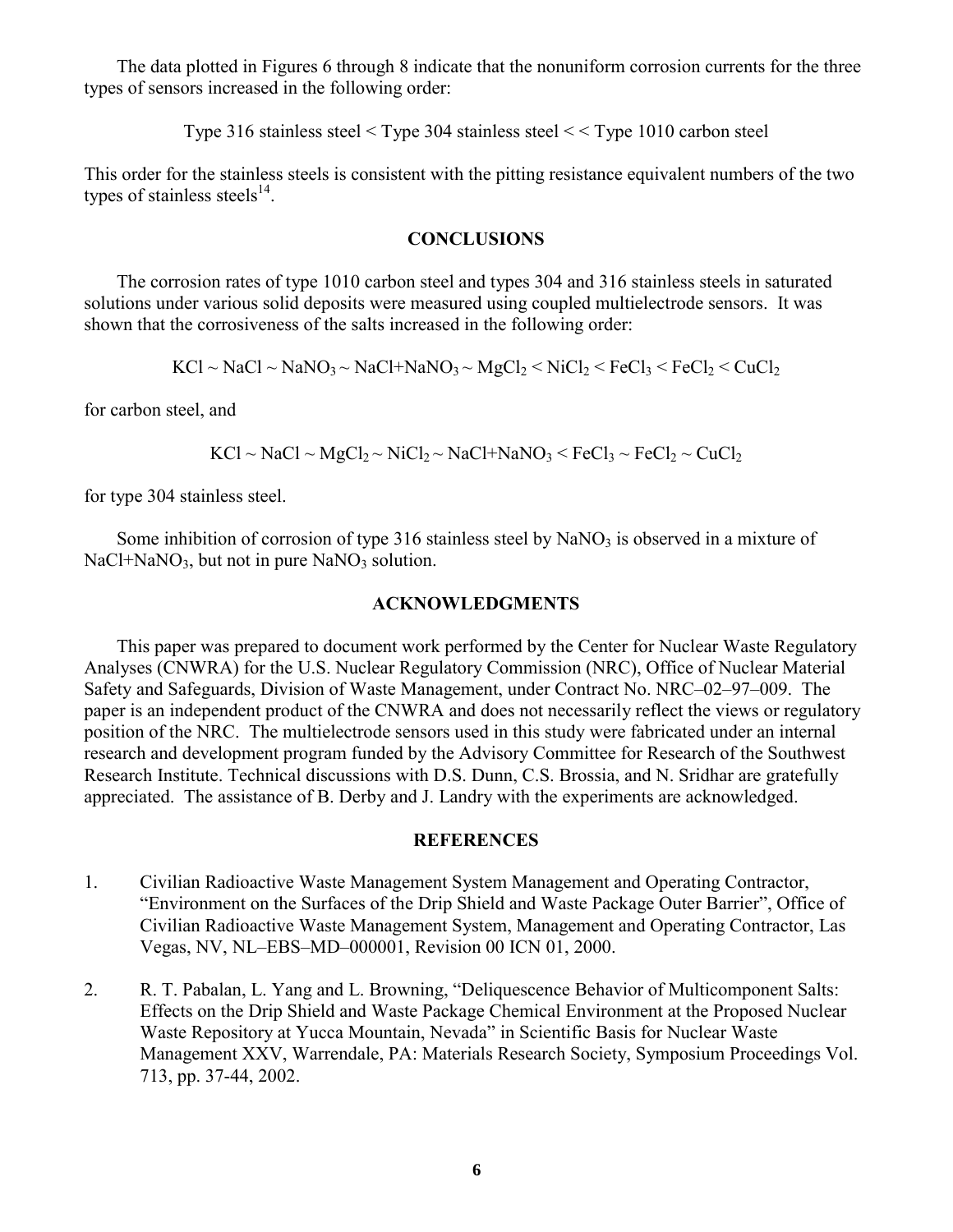- 3. C.S. Brossia, L. Browning, D.S. Dunn. O.C. Moghissi, O. Pensado and L. Yang. "Effect of Environment on the Corrosion of Waste Package and Drip Shield Materials," CNWRA 2001- 003, San Antonio, TX: Center for Nuclear Waste Regulatory Analyses, 2001.
- 4. S. Turgoose, "The nature of surviving iron objects", Conservation of Iron, Nature Maritime Museum Monograph No. 53, National Maritime Museum, Greenwich , pp.1-7, 1982.
- 5. H.S. Isaacs, J.H. Cho, M.L. Rivers and S.R. Sutton, "In situ X-Ray microprobe study of salt layers during anodic dissolution of stainless steel in chloride solution", J. Electrochem. Soc., Vol. 142, pp.1111-1118, 1995.
- 6 L. Yang, R.T. Pabalan, L. Browning, and D.S. Dunn, "Corrosion behaviour of carbon steel materials under salt deposits simulated dry repository environments", to be published in Scientific Basis for Nuclear Waste Management XXVI, Warrendale, PA: Materials Research Society, Symposium Proceedings *(MRS meeting, Boston, MA, 2002)*
- 7. Civilian Radioactive Waste Management System Management and Operating Contractor, "General Corrosion and Localized Corrosion of Waste Package Outer Barrier", Civilian Waste Management System Management and Contractor, Las Vegas, NV, ANL-EBS-MD-000003, Revision 00, 2000.
- 8. L. Yang, N. Sridhar, O. Pensado, and D. Dunn, "An In-situ Galvanically Coupled Multielectrode Array Sensor for Localized Corrosion", Accepted for publication by Corrosion (November, 2002)
- 9. L. Yang, and D. Dunn, "Evaluation of Corrosion Inhibitors in Cooling Water Systems Using a Coupled Multielectrode Array Sensor" CORROSION/2002, paper no. 02004, (Houston, TX: NACE International, 2002).
- 10. L. Yang, and N. Sridhar and G. A. Cragnolino, "Comparison of Localized Corrosion of Fe-Ni-Cr-Mo Alloys in Chloride Solutions Using a Coupled Multielectrode Array Sensor" CORROSION/2002, paper no. 02545, (Houston, TX: NACE International, 2002).
- 11. N. Sridhar, D.S. Dunn, C.S. Brossia, and G.A. Cragnolino, "Stabilization and Repassivation of Localized Corrosion," in Research Topical Symposium, G.S. Frankel and J.R. Scully (Eds.), (Houston, TX: NACE International, 2001), pp.1-29.
- 12. ASTM Designation: G102–89 (Reapproved 1999), "Standard practice for calculation of corrosion rates and related information from electrochemical measurements" (1999).
- 13. Z. Szklarska-Smialowska, Pitting Corrosion of Metals (Houston, TX: NACE International 1986).
- 14. R.B. Rebak, and P. Crook, "Improved Pitting and Crevice Corrosion Resistance of Nickel and Cobalt Based Alloys," in Proceedings of the Symposium on Critical Factors in Localized Corrosion III, R.G. Kelly, G.S. Frankel, P.M. Natishan and R.C. Newman (Eds.), (Pennington, NJ: Electrochemical Society, 1999), pp.289-302.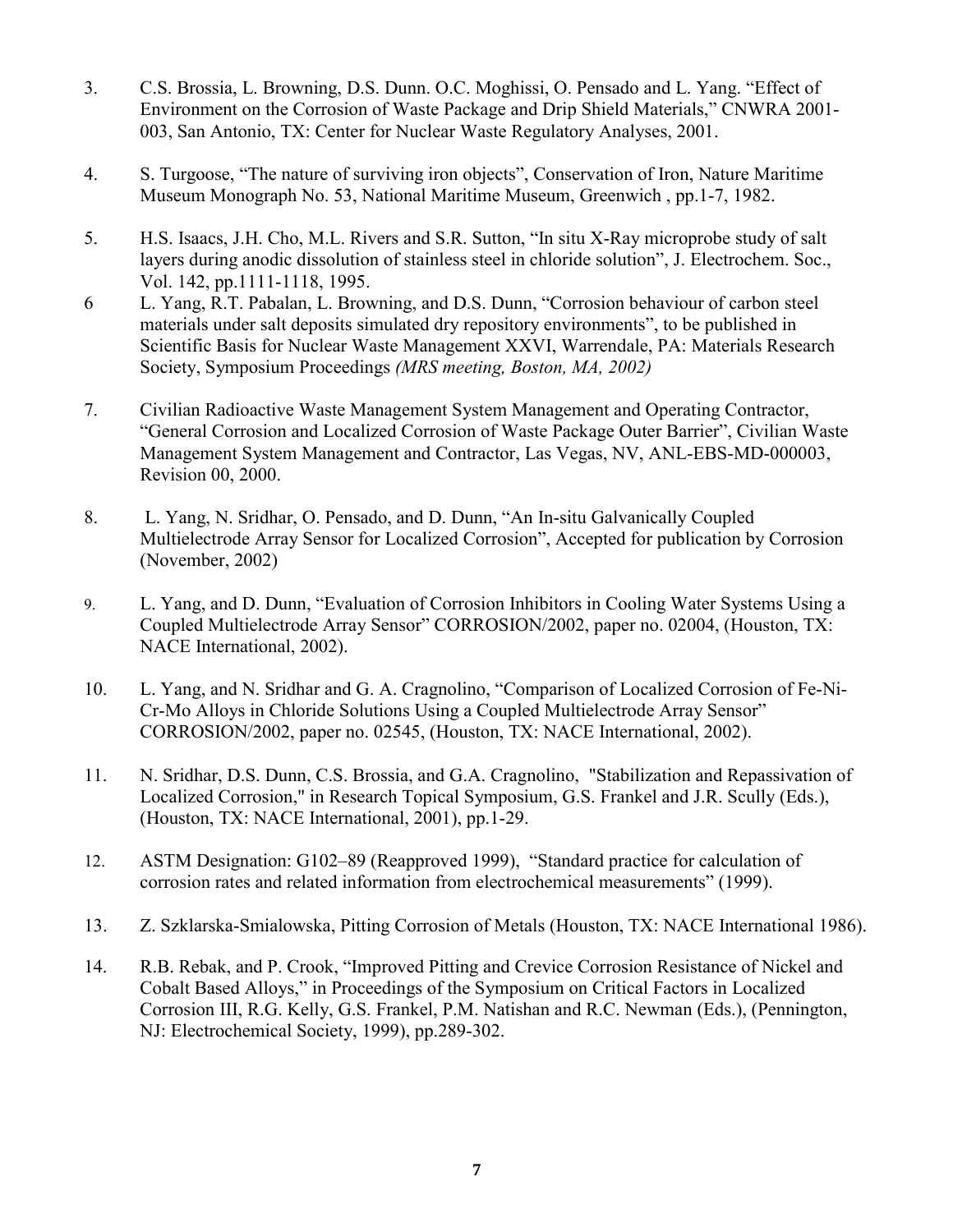**Table 1 Chemical compositions (%wt) of the metal wires used in the sensors**

| Metals         | #<br><b>UNS</b> | Ni |      | Fe  | Mo                       | Mn | D   | IJ    |            |
|----------------|-----------------|----|------|-----|--------------------------|----|-----|-------|------------|
| 304 S.S.       | S30400          | 9  | 18.5 | Bal | $\overline{\phantom{0}}$ |    | -   | -     | < 0.080    |
| 316 S.S.       | S31600          |    |      | Bal |                          |    | -   | -     | $\leq 0.1$ |
| 1010 CS        | G10100          | -  | -    | Bal | -                        |    | .04 | 0.042 | 0.08       |
| _ _ _ _<br>$-$ |                 |    |      |     |                          |    |     |       |            |

Note: Bal: Balance

**Table 2. Carbon steel sensors and corrosion current densities (based on 3 times standard deviation) measured under different salt deposits**

| Salts                   | Sensor ID | l (A/ $\mathsf{cm}^2$ ) | Sensor ID | (A/cm <sup>2</sup> ) |
|-------------------------|-----------|-------------------------|-----------|----------------------|
| KCI                     | CS#A4     | 7.0E-06                 |           |                      |
| <b>NaCl</b>             | CS#A2     | 5.0E-05                 |           |                      |
| NaNO <sub>3</sub>       | CS#A3     | $6.0E-06$               | CS#A4     | 8.0E-06              |
| $NaCl-NaNO3$            | CS#A2     | $2.0E-05$               |           |                      |
| MgCl <sub>2</sub> .6H2O | CS#A1     | $2.0E-05$               | CS#A3     | 1.5E-05              |
| NiCl <sub>2</sub> .6H2O | CS#A2     | 1.0E-04                 |           |                      |
| FeCl <sub>3</sub> .6H2O | CS#A4     | 2.5E-04                 | CS#A2     | 7.0E-04              |
| FeCl <sub>2</sub> .4H2O | CS#A1     | 4.0E-03                 | CS#A4     | 2.6E-03              |
| CuCl <sub>2</sub> .2H2O | CS#A1     | 8.5E-03                 | CS#A3     | 1.0E-02              |

**Table 3. Type 304 stainless steel sensors and corrosion current densities (3 times standard deviation) measured under different salt deposits**

| Salts             | Sensor ID    | 1 (A/cm <sup>2</sup> ) | Sensor ID    | 1(A/cm <sup>2</sup> ) |
|-------------------|--------------|------------------------|--------------|-----------------------|
| KCI               | <b>SS#A1</b> | 1.5E-05                | <b>SS#A5</b> | 7.0E-07               |
| <b>NaCl</b>       | SS#A3        | 7.0E-07                | <b>SS#A4</b> | 1.3E-06               |
| NaCl-NaNO3        | SS#A4        | 2.0E-05                | SS#A3        | 2.0E-06               |
| MgCl2.6H2O        | <b>SS#A1</b> | 1.0E-06                |              |                       |
| <b>NiCl2.6H2O</b> | SS#A3        | 3.5E-06                |              |                       |
| FeCl3.6H2O        | SS#A4        | 3.5E-04                |              |                       |
| FeCl2.4H2O        | <b>SS#A1</b> | 4.0E-04                |              |                       |
| CuCl2.2H2O        | <b>SS#A1</b> | 4.0E-04                |              |                       |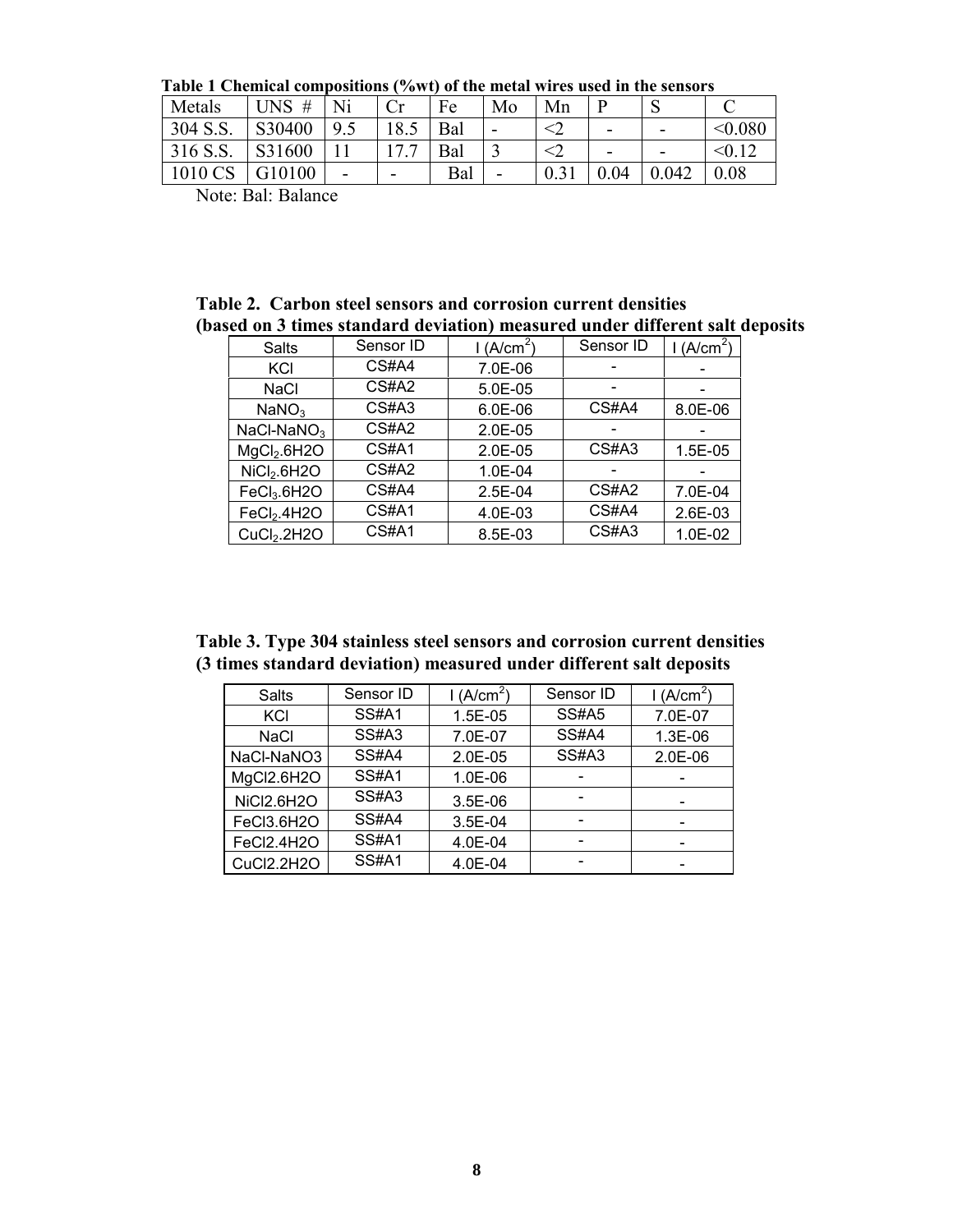

**Figure 1 A typical multielectrode sensor used in the experiment**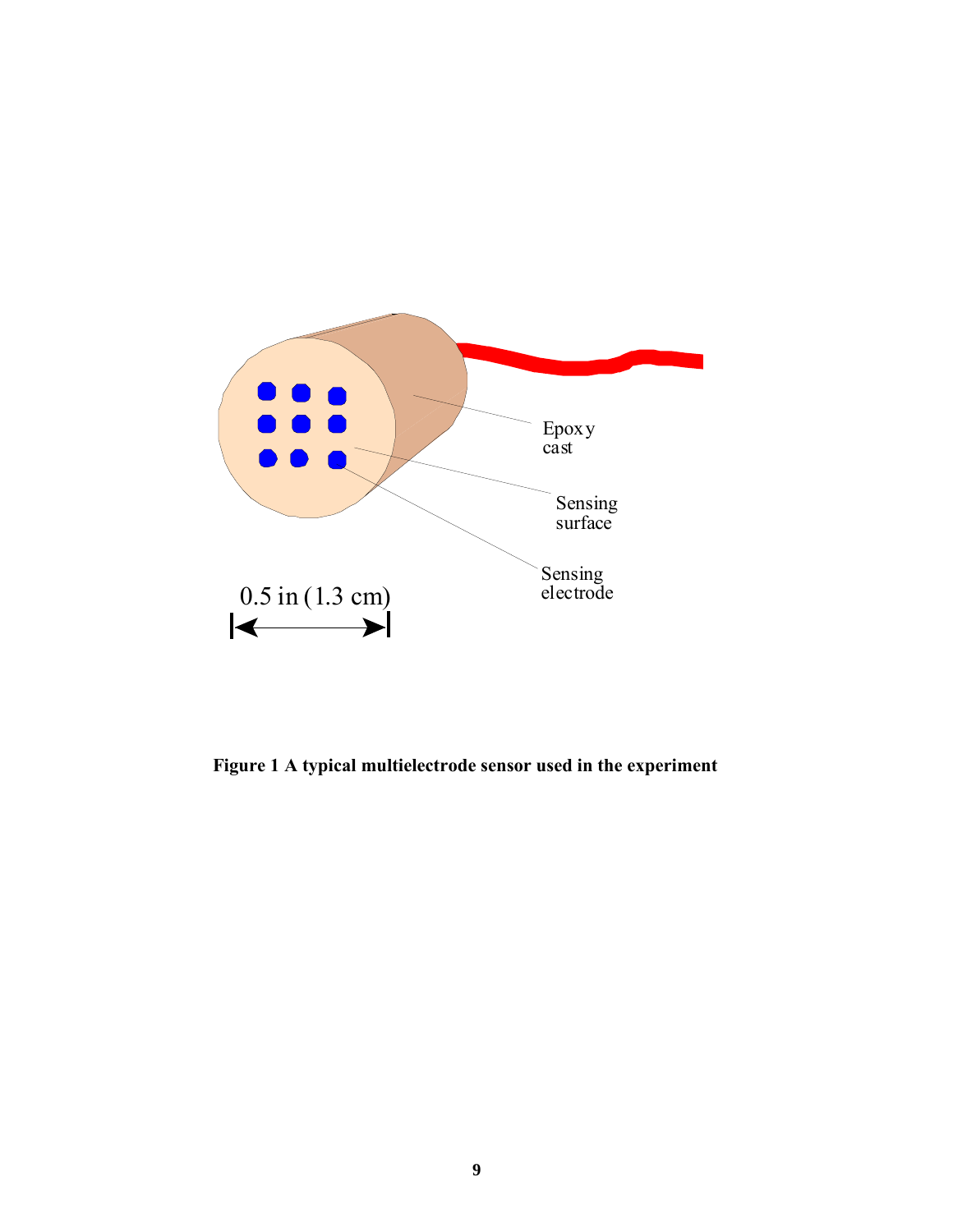

**Figure 2** Multielectrode sensor exposed to a saturated solution under a salt deposit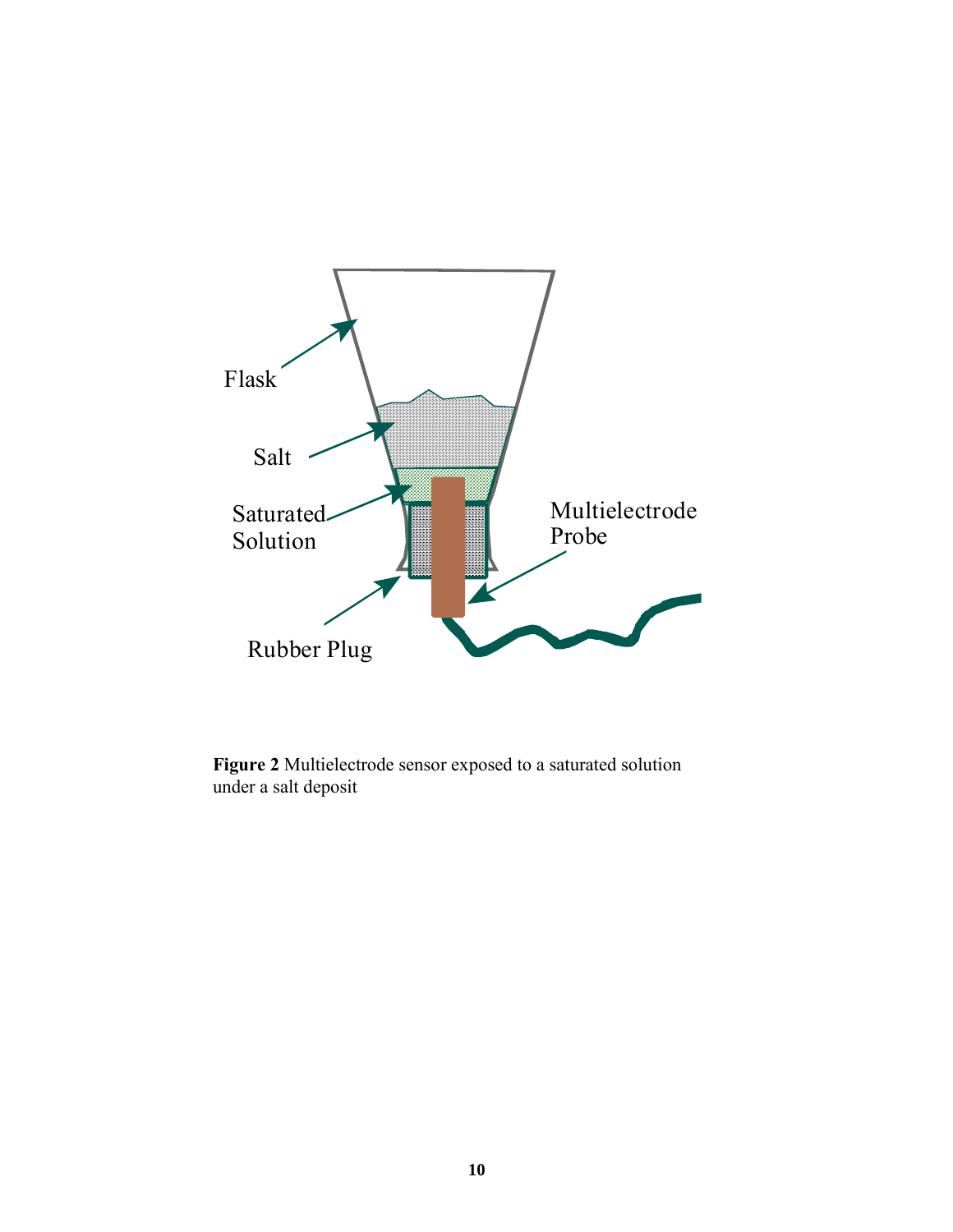

**Figure 3 Typical coupling currents from different electrodes of a carbon steel multielectrode sensor exposed to a wet NaCl deposit. Also plotted is the standard deviation (STD) derived from the eight measured currents. E1, E3, … and E8 represent the identification numbers of the electrodes.**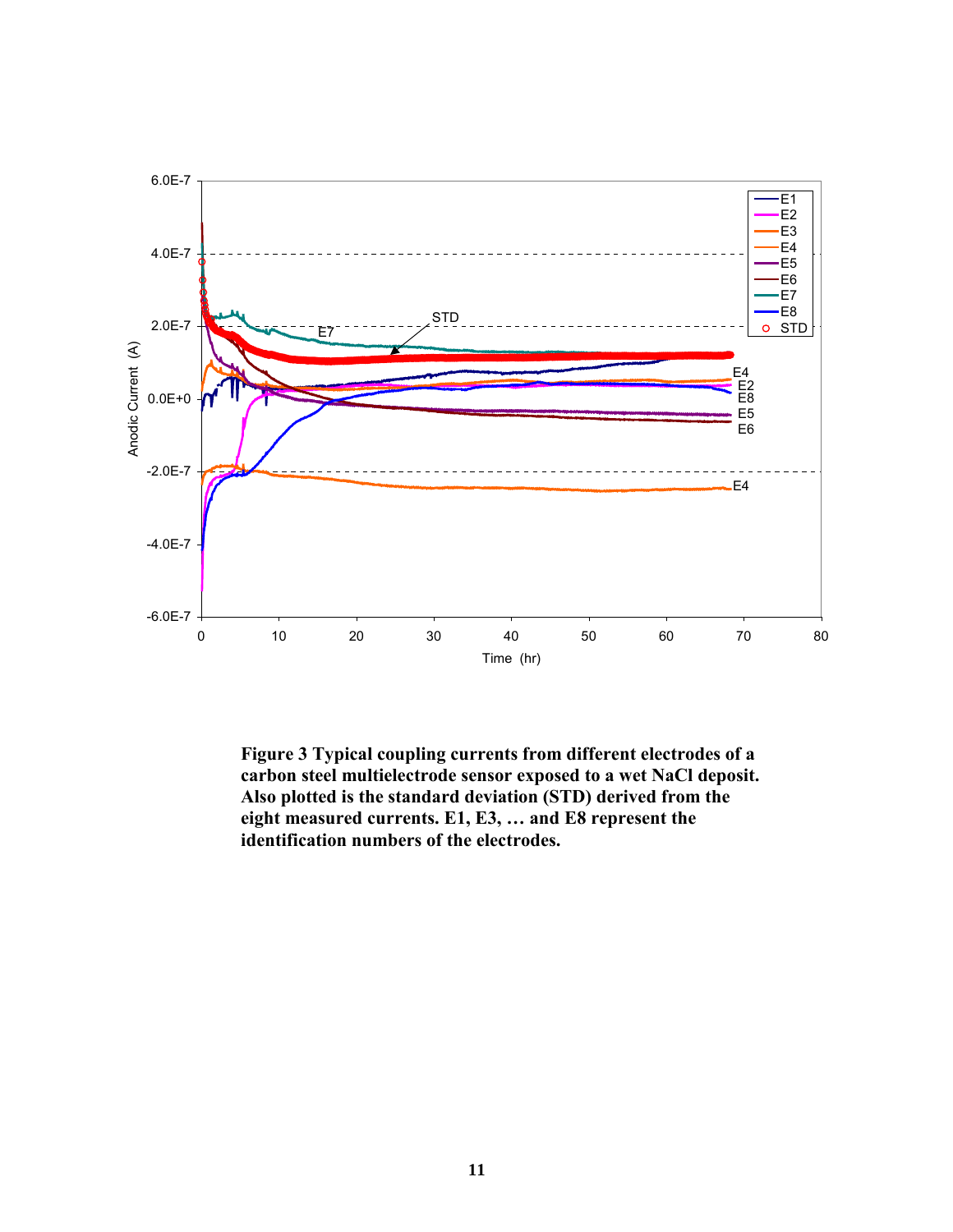

**Figure 4 Typical nonuniform corrosion signals for selected carbon steel multielectrode sensors under different salt deposits**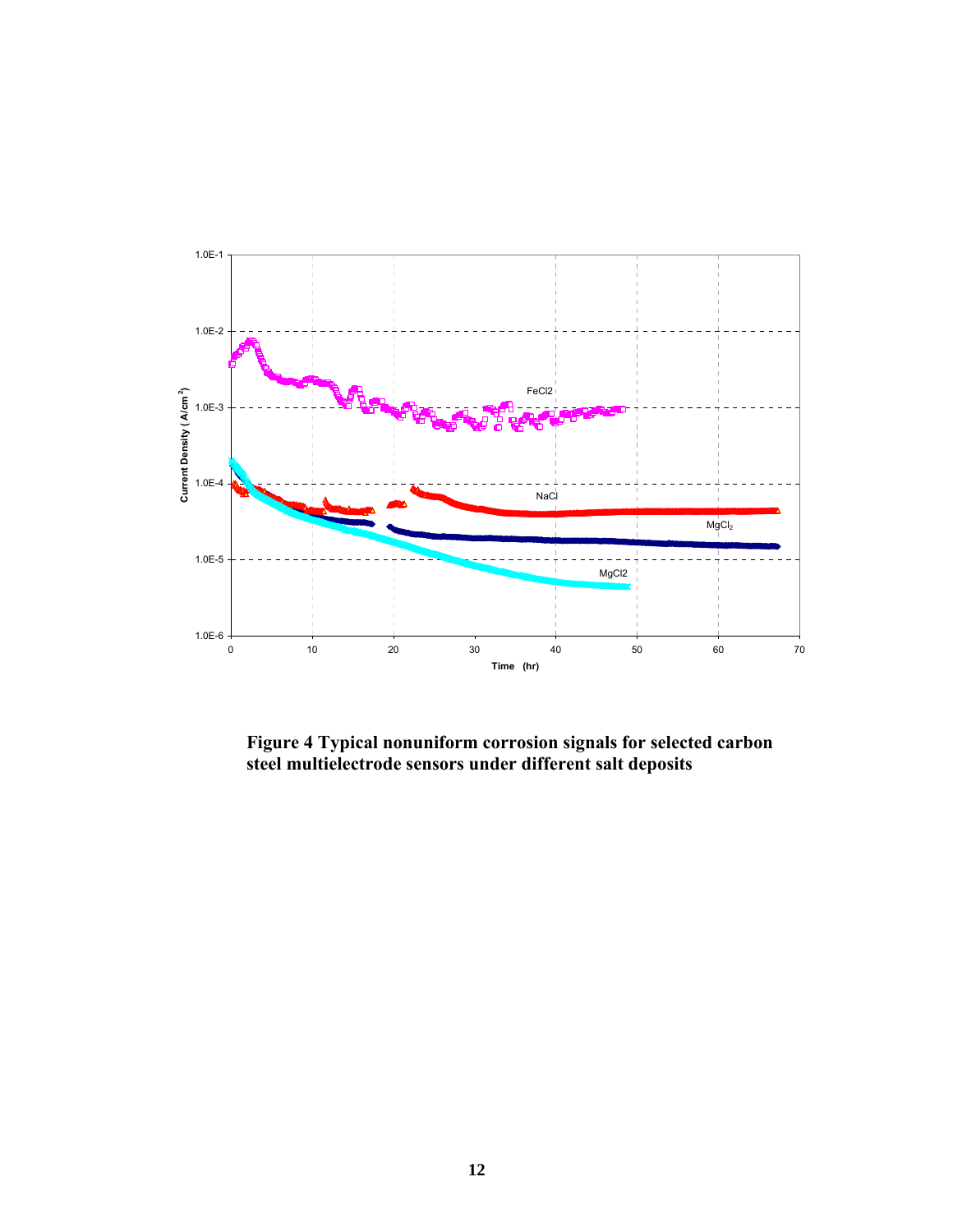

**Figure 5 Typical nonuniform corrosion signals for selected stainless steel multielectrode sensors under different salt deposits**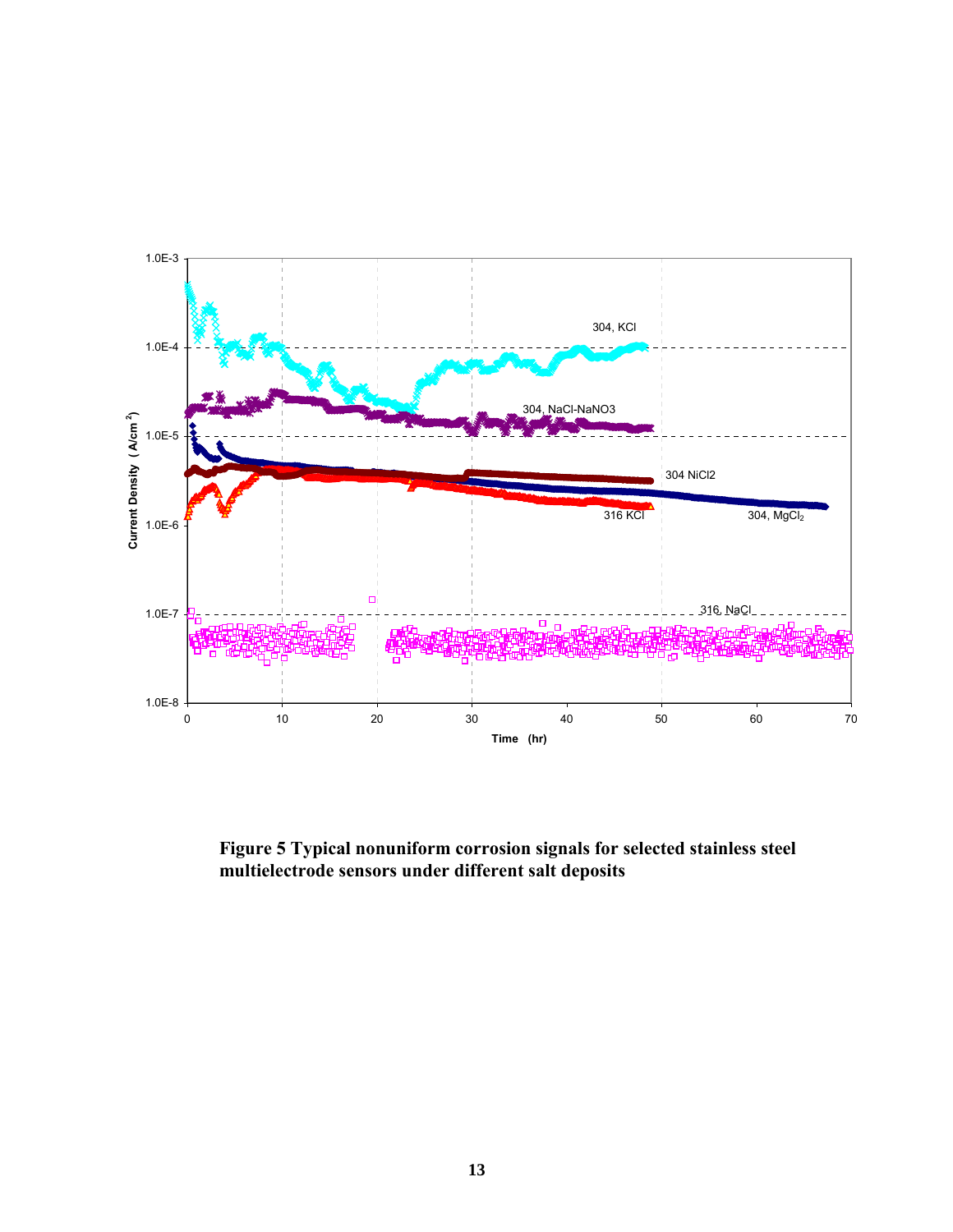

**Figure 6 Nonuniform corrosion current densities from carbon steel sensors in the presence of various wet salts**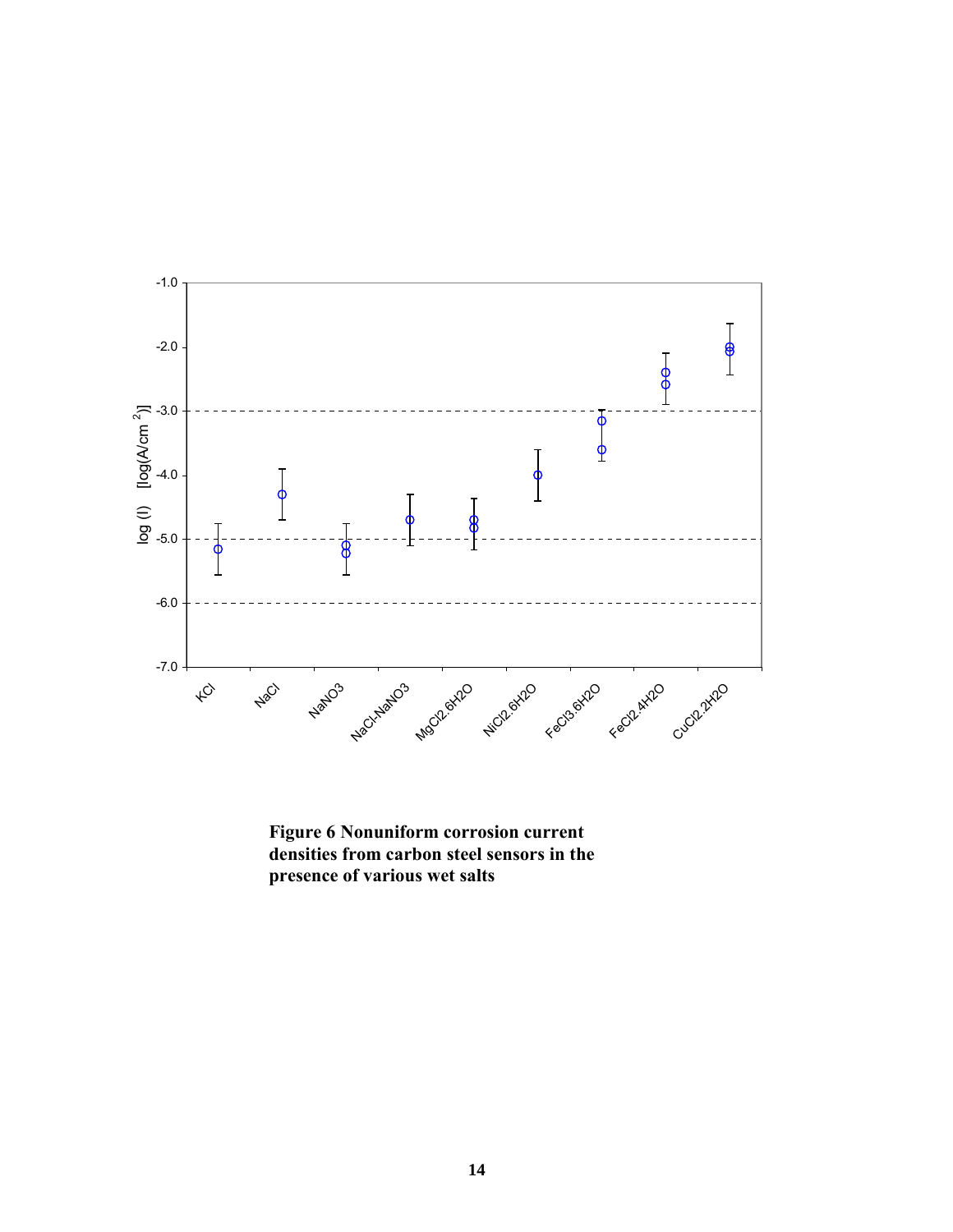